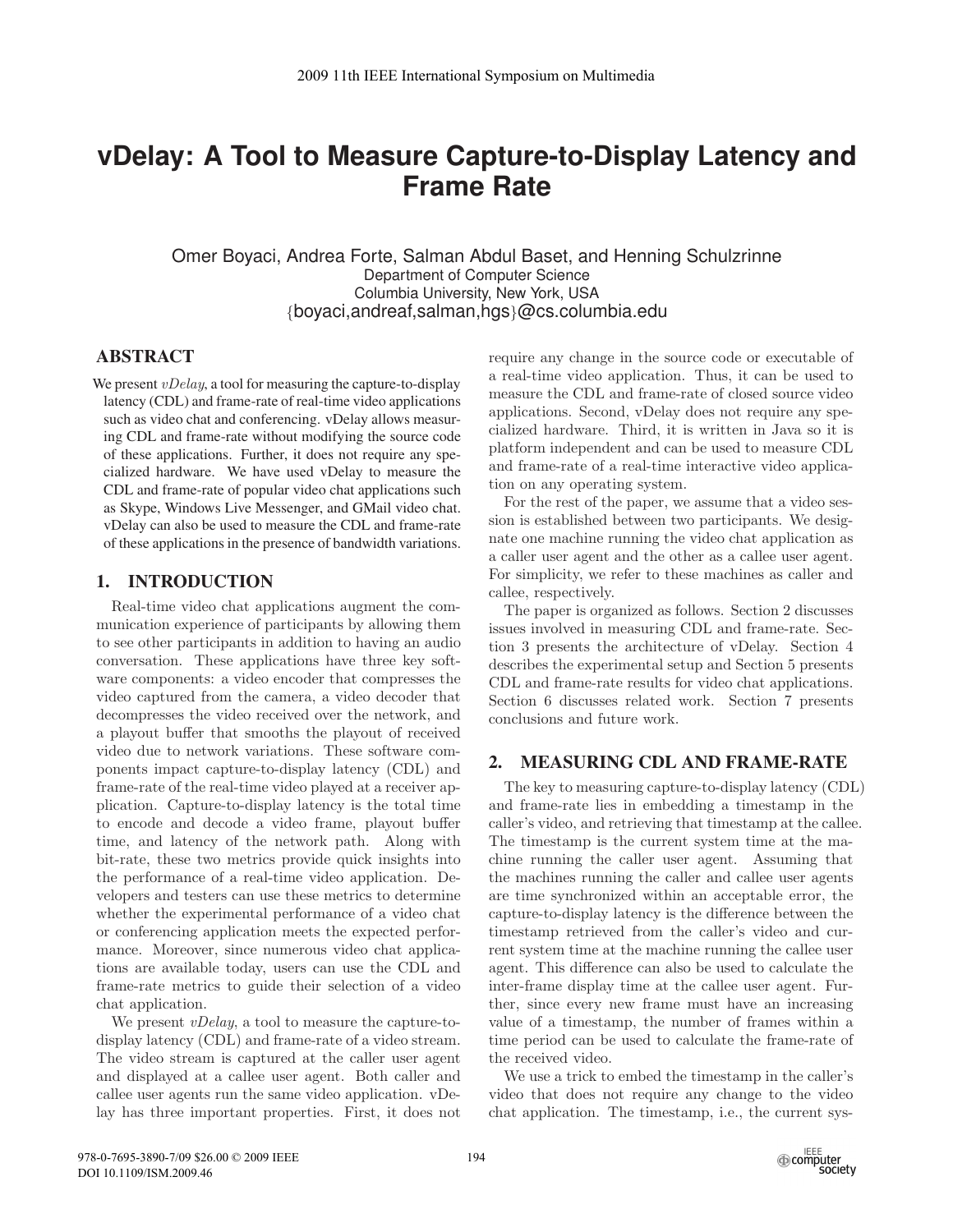

Figure 1: vDelay setup.

tem time at the machine running the caller user agent, is displayed at the monitor of the machine running the caller user agent every t time units. In our case, the monitor is a liquid crystal display (LCD) device. A webcam is attached to the machine running the caller user agent and faces the LCD monitor. Thus, it captures the current image on the LCD monitor which includes the timestamp. The caller user agent then encodes this captured frame including the timestamp, and sends it over the network to the callee user agent which decodes the frame and displays it on its attached LCD monitor. An application running on the same machine as the callee user agent grabs the timestamp from the received frame, and calculates the time difference between the timestamp grabbed from the received frame and local system time. The timestamps are processed to calculate CDL and frame-rate. Figure 1 shows the setup for measuring CDL and frame-rate. The novelty of this approach lies in the fact that no additional hardware is needed and no modification to the software of any real-time video application is required.

Next, we discuss how to display and retrieve a timestamp at/from a LCD, and the factors that impact the latency and accuracy of the received timestamp.

#### 2.1 How to display and capture a timestamp?

We considered three approaches for displaying the timestamp at the caller user agent. These approaches display the timestamp as  $(1)$  an EAN-8 barcode [5],  $(2)$ numeric characters, and (3) a progress bar. From experimentation, we found that displaying timestamp as a barcode was the most attractive option. This was so because barcodes such as EAN-8 and EAN-13 have a built in checksum mechanism and because barcode reading is very fast. The checksum is necessary because a barcode image can get distorted due to bandwidth variations and lossy encoding of video codecs. Without a checksum, it is difficult to ascertain whether the timestamp grabbed from the frame is the same as the one displayed at the caller user agent. No built in checksums exist for timestamps displayed as numeric characters and as a progress bar. Although it is conceivable to design checksums for both numeric characters and a progress bar, we did not feel a need since the reading

accuracy of the timestamp encoded as a barcode was above 94% for a range of video chat applications (see Section 4).

During our experiments we found that at the callee, barcode image could be read in less than a millisecond, facilitating the online calculation of capture-to-display latency and frame-rate, whereas it took a few seconds to recognize via OCR the timestamp displayed as numeric characters. For these reasons, we have used barcodes to encode and retrieve the timestamp from a video frame.

## 2.2 Factors impacting the embedding and retrieval of timestamp

Below, we discuss the factors that impact the embedding and retrieval of a timestamp. These are LCD refresh rate and response time, camera aperture, shutter speed, and timestamp area in the captured video. The first three impact the capture-to-display latency and frame-rate calculations whereas the last factor impacts the success rate of retrieving barcodes at the machine running the callee user agent. For the rest of the paper, our use of the timestamp means the current system time displayed as a barcode on the LCD monitor of the machine running the caller user agent. In Section 4, we describe how a timestamp is encoded as a barcode.

#### *2.2.1 Refresh rate and response time of a LCD*

The refresh rate determines the speed at which an image is displayed on the LCD monitor and typically starts at 60 Hz on modern LCD monitors. This means that it may take up to 16.6 ms for a timestamp to appear on a LCD monitor. The response time is the amount of time it takes a pixel to refresh itself, i.e., ready itself for displaying the new pixel. The response time on modern LCD monitors is typically 5ms. Together, refresh rate and response time can delay the displaying of timestamp by a few milliseconds.

To eliminate the impact of refresh rate and response time, a virtual webcam driver can be designed which grabs the frame from the frame buffer and passes it to the caller user agent for encoding. However, the design of such a virtual webcam driver is tightly coupled with the underlying operating system. Thus, we have not explored this approach.

## *2.2.2 Aperture*

Aperture is a hole in the camera through which light enters the camera. If the hole is narrow, less light enters the camera and the captured image containing the barcode is likely to be dark. Consequently, it may be necessary to keep the camera shutter open for a longer period to capture the barcode being displayed on the LCD monitor. Keeping the shutter open for a long period adds delay to the capture-to-display latency. Therefore, it is necessary to set the camera aperture to its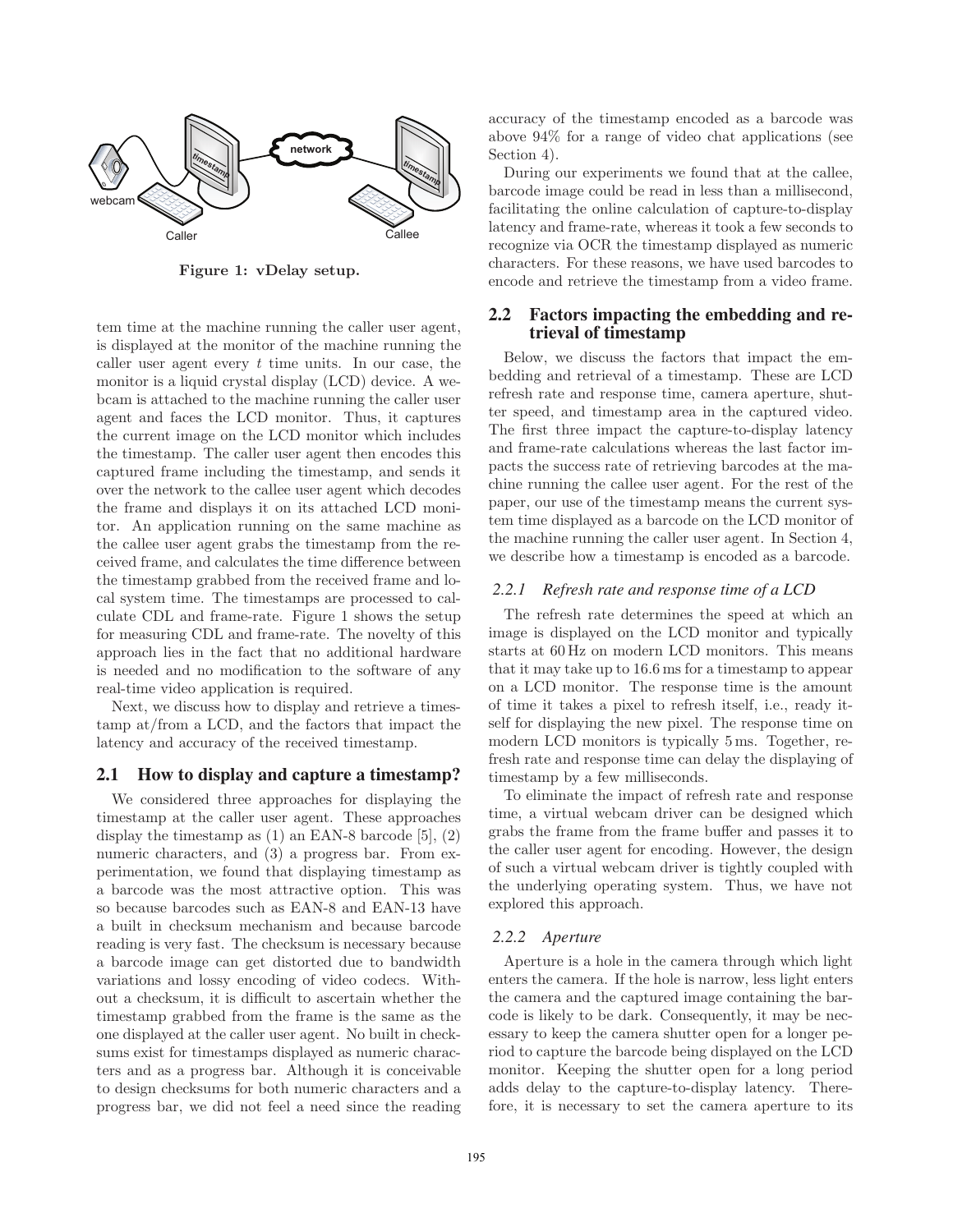| Resolution | Size of timestamp |
|------------|-------------------|
| 320x240    | 1/4               |
| 640x480    | 1/16              |
| 800x600    | 1/24              |
| 1024x768   | 1/40              |

Table 1: The size of timestamp encoded as an EAN-8 barcode w.r.t resolution of captured video.

highest value to minimize the length of the period the shutter is open.

#### *2.2.3 Shutter speed*

Shutter speed is the duration of time for which the shutter of a camera is open. If a shutter remains open when multiple timestamps are being displayed on a LCD monitor, the camera will capture all of these timestamps, and it may be difficult to retrieve them at the receiver. Thus, shutter speed must be greater than the refresh rate of a LCD monitor. Further, a low shutter speed can impact the frame-rate of the received video. Therefore, it should be set to a value that adds the least delay to the capture-to-display latency and maximizes the achievable frame-rate.

#### *2.2.4 Timestamp area in the captured video*

Video chat applications capture the video at different resolutions such as 640x480 and 320x240. The timestamp should occupy a sufficient area in the captured frame to maximize the successful reading of barcodes at the callee machine. Through trial and error, we determined the minimum area that a timestamp encoded as an EAN-8 barcode should occupy in the captured video frame. Table 1 shows these values. These results may be adjustable depending on the quality of a webcam, and the barcode reader. Nevertheless, they provide a useful guideline for conducting similar experiments.

## 3. VDELAY ARCHITECTURE

The vDelay tool consists of a vDelay-S and vDelay-R Java application that run on the caller user agent machine and callee user agent machine, respectively. The vDelay-S application displays the system time as an EAN-8 barcode on the LCD monitor. There are three related issues. First, the system time must be displayed to the resolution of a millisecond to accurately measure capture-to-display latency. Since an EAN-8 barcode can only represent a maximum of eight digits, an EAN-8 barcode can at most capture the eight least significant digits of the system time measured in milliseconds. Second, through experimentation, we found that generating barcodes every millisecond was not computationally efficient, so we generated the barcode images



Figure 2: vDelay-R architecture.



Figure 3: Screen shot of vDelay-R application. FPS, CDL, and FRR statistics are shown at the top of the image. The barcode received from the caller user agent is also visible.

in advance. Based on the least significant digits of the system time, the vDelay-S application selects the appropriate barcode image and displays it on the screen. Lastly, an EAN-8 barcode image can represent a numeric range between zero and 10 million, so it might be necessary to generate these many barcode images. However, we only generated 10,000 EAN-8 barcode images using barcode4j [3], an open source barcode generator, that represent the numeric range [0, 9999]. Depending on the last four digits of the system time measured in milliseconds, the vDelay-S application displays the barcode image that represents those digits and displays them on the LCD monitor. This numeric range implies that after 10 seconds, the same barcode image is displayed on the screen. As discussed in Section 2.2.1, the displaying of barcodes on the LCD monitor is delayed by few milliseconds depending on the refresh rate and response time of a LCD monitor.

Figure 2 shows the block diagram of vDelay-R application. To facilitate grabbing the barcode from the received frame, the vDelay-R application lets user select the (top, left) and (bottom, right) screen coordinates of the barcode image with mouse clicks. The vDelay-R application then grabs the barcode image from the framebuffer every five milliseconds, and passes it to a barcode reader. The time to grab the barcode image from the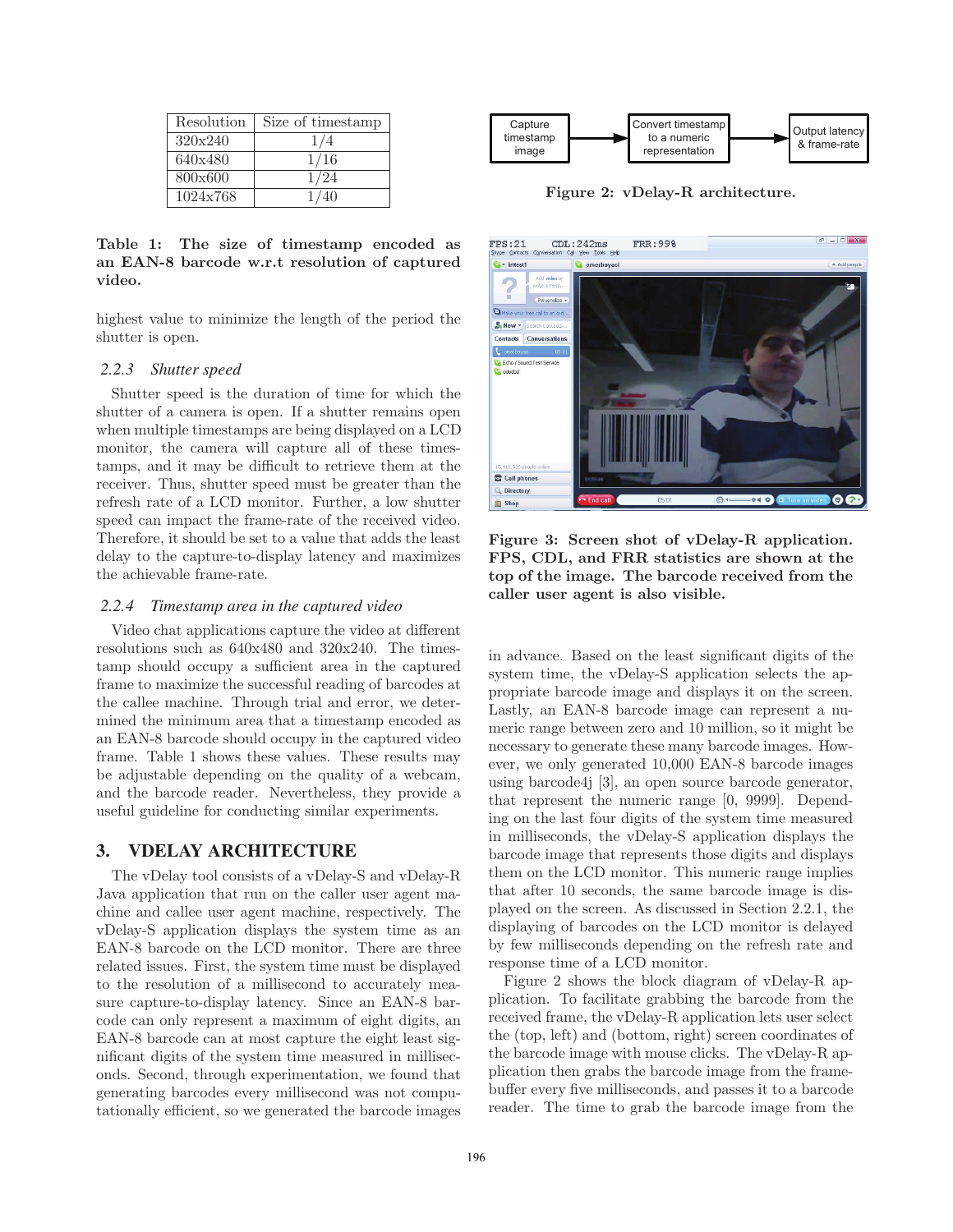| Chat application | Version        | Video              | Resolution | Bit-rate | Fps | <b>CDL</b> | Std. dev | Encoding                     |
|------------------|----------------|--------------------|------------|----------|-----|------------|----------|------------------------------|
|                  |                | codec              |            | (kb/s)   |     | ms         | (ms)     | $(\% )$<br>$_{\mathrm{CPU}}$ |
| Live Messenger   | 14.0.8064.206  | $\overline{H}.264$ | G 640x480  | 600      | 23  | 69         | 16       | 28                           |
| Gtalk            | v1.0.8.0       | H.264              | G 512x300  | 1000     | 27  | 99         | 16       | 16                           |
| X-Lite           | 3.0.47546      | $H.263+$           | 320x240    | 400      | 27  | 102        | 15       | 20                           |
| Yahoo            | 9.0.0.2152     | Unknown            | 320x240    | 72       | 3   | 113        | 23       |                              |
| eveBeam          | 1.5.19.5.52345 | H.264              | 640x480    | 400      | 27  | 129        | 16       | 25                           |
| AIM              | 6.8.14.6       | Unknown            | 240x180    | 120      | 9   | 147        | 57       | 20                           |
| Tokbox (LL)      | 2.01 2351d05   | Unknown            | 270x200    | 320      | 24  | 148        | 72       | 25                           |
| Skype(HQ)        | 4.0.0.215      | VP7                | 640x480    | 560      | 20  | 238        | 22       | 44                           |
| HL)<br>Tokbox    | 2.01 2351d05   | Unknown            | 270x200    | 320      | 23  | 342        | 69       | 25                           |

Table 2: Comparison of video chat applications. The results are sorted by capture-to-display latency (CDL). The 'G' in the Resolution column is our best guess of the video resolution. LL, HL and HQ are abbreviations for low latency, high latency, and high quality.

frame is less than a millisecond. We have used zing [16], an open-source barcode reader. The vDelay-R application reads the barcode, retrieves the timestamp, and computes the difference between the local system time and the timestamp retrieved from the frame. It then computes the capture-to-display latency and frame-rate and outputs them to the LCD monitor and writes them to a file. It also computes the first read rate (FRR) of barcodes and writes it to the display and a file. Figure 3 shows a screen shot of vDelay-R application. Kato et al. [17] define FRR as:

$$
FRR = \frac{Number\ of\ successful\ first\ reads}{Number\ of\ attempted\ first\ reads}
$$

A timestamp from a single frame can be grabbed multiple times depending on the the instant at which the frame is grabbed from the screen. However, the vDelay-R application reports the difference between the earliest grabbed timestamp from a frame and the current system time.

#### 3.1 Clock synchronization

vDelay tool assumes that clocks are synchronized between the machines running the video chat applications. With a minor adjustment, vDelay tool can be used to calculate the capture-to-display latency when clock synchronization may not be possible. The idea is that the callee user agent reflects the video containing the timestamp back to the caller user agent. To reflect the video without requiring any change to the video chat application, the webcam attached to the machine running the callee user agent points towards the LCD monitor of the callee machine which displays the video received from the caller that also contains the timestamp. The vDelay-R application is run at the caller user agent which retrieves the timestamp from the frame received from callee. vDelay-R then compares the timestamp with its current time to calculate the time elapsed since

the frame was sent from caller to callee user agent. This elapsed time includes the round-trip network delay, and video encoding, decoding, and playout time at the caller and callee user agent. Assuming the round-trip network delay is negligible as it would typically be in a laboratory LAN, one half of this elapsed time approximately gives the capture-to-display latency.

## 4. EXPERIMENTAL SETUP

Figure 1 shows the experimental setup. It consists of two machines, each with an Intel Core Duo processor [8] and a Dell 1909W flat panel display [4]. The brightness on the LCD monitors is set to its maximum value. Both machines run the Windows Vista operating system and are connected to the same subnet (RTT < 1ms). The time on both machines is synchronized through NTP and the NTP server query interval was 10 seconds. Each machine runs a video chat application. A Logitech Quickcam Pro 9000 webcam [9] is attached to the machine running the caller user agent and point towards the LCD monitor displaying the timestamp. A video session is established between two user agents. The caller user agent sends the captured video including the timestamp encoded as barcode over the network to the callee user agent.

The webcam attached to the caller user agent captures the images on the LCD monitor. These images include icons and desktop applications along with the timestamp. It can be argued that video chat applications are optimized for human images and not the computer displays, and thus the statistics obtained for CDL and frame-rate may not reflect the common use case for these applications. To address this, we prerecorded a video of a human user sitting in front of a webcam and run it on the machine running the caller user agent. The vDelay-S application displays the timestamp at a corner of this prerecorded video of a human user. The webcam connected to the machine running the caller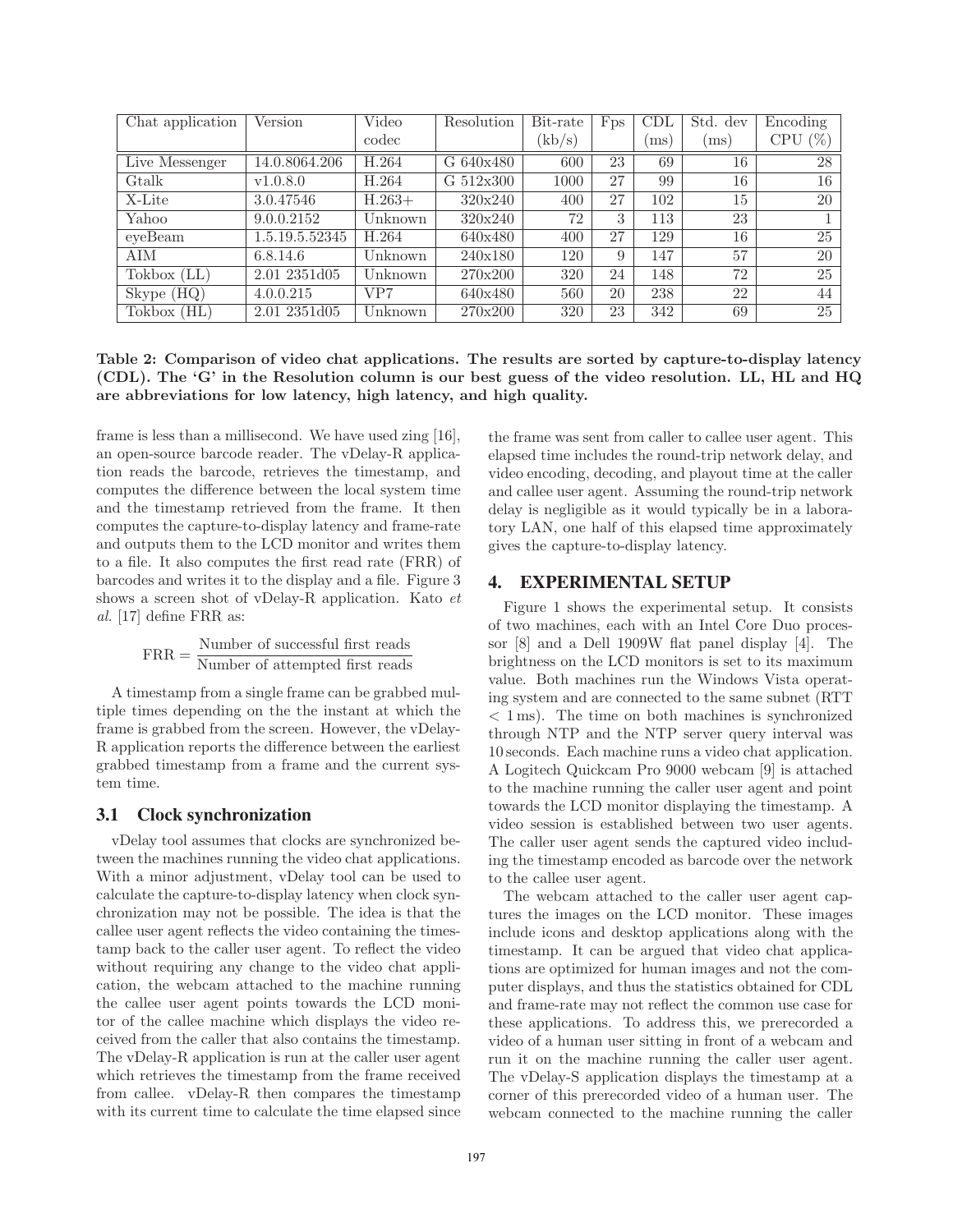

Figure 4: (a) Capture-to-delay latency (CDL) (b) Standard deviation of capture-to-display latency (c) First read rate (FRR) (d) Frames per second (fps) (e) Bit-rate (f) CPU utilization for video encoding.

user agent sender points to the monitor and captures the prerecorded video of a human user and the timestamp, thereby mimicking a realistic video chat session.

At the machine running the callee user agent, we run the vDelay-R Java application after the video call has been established and the caller's video along with the barcode is visible at the LCD monitor. We run the video session for 10minutes and report the CDL and frame-rate results for this duration.

It is possible that the only webcam available is the one attached to the display of a machine (such as LCD of a laptop) and cannot be detached. Thus, it cannot be pointed towards LCD monitor displaying the timestamp. To resolve this, a mirror can be placed in front of the LCD monitor of the machine running the caller user agent. The camera attached to the top of the LCD monitor can capture the timestamp being displayed in the mirror.

## 5. RESULTS

We used vDelay tool to measure capture-to-display latency and frame-rate of Skype [11], Windows Live Messenger [13], Yahoo Messenger [15], GMail video chat [7], AOL Instant Messenger (AIM) [2], X-Lite [14], eye-Beam [6], and Tokbox [12] applications. We used the setup described in Section 4. For all the video chat applications, we ran the experiment for ten minutes and repeated it twice. The Tokbox application completely

runs in browser and only depends on the availability of a Adobe Flash player. In Tokbox, the caller user agent sends packet over TCP to a Flash server maintained by Tokbox which forwards these packets to the callee user agent over TCP and vice versa. With the exception of Tokbox, the caller user agent sends packets directly to the callee user agent. Besides Tokbox and Yahoo Messenger, all the video applications send packets over UDP. For Skype, the video session was of high quality (HQ) as indicated by an icon in the received video.

Table 2 shows the results of these video applications. The reported results include capture-to-display latency (CDL), standard deviation of CDL, frame-rate, and first read rate (FRR) measured using vDelay, and bit-rate and CPU utilization of the caller user agent that encodes the video. The results are sorted by capture-todisplay latency. For ease of comparison, we also graphically show these results in Figure 4. As mentioned before, Tokbox forwards packets from a caller user agent to a callee user agent through servers which are based in different geographical locations. The use of a server in different location impacts the CDL. Therefore, we report the minimum and maximum observed CDL for Tokbox which are abbreviated as LL (low latency) and HL (high latency) in Table 2.

Our results indicate that amongst all video chat applications, Windows Live Messenger has the best CDL value. For Tokbox (LL), Tokbox (HL), and AIM, the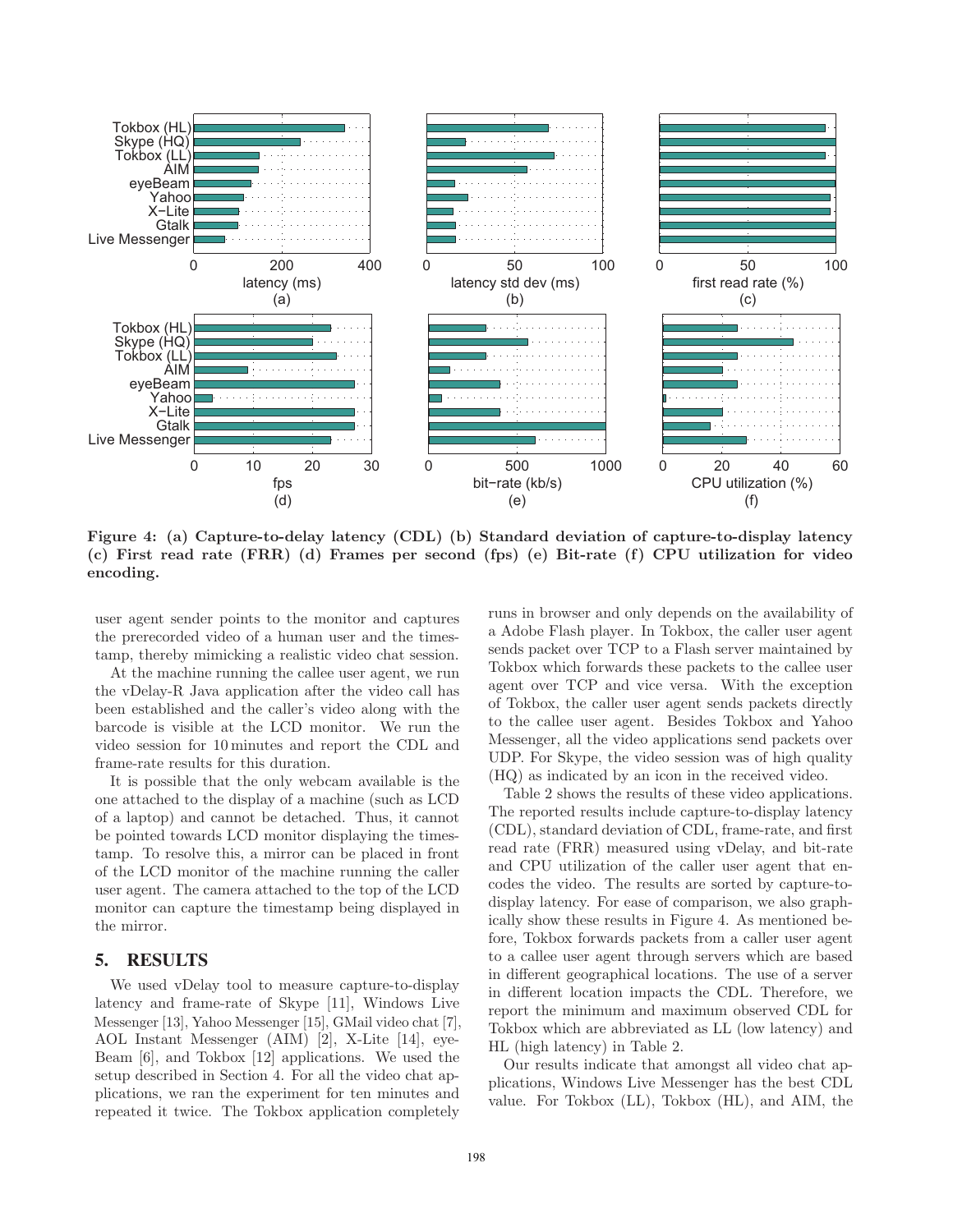

Figure 5: CDL, fps, and FRR for Skype as a function of time when the available bandwidth is adjusted as a step function.

standard deviation of CDL is more than 50 ms. We conjecture that Tokbox has a high standard deviation for CDL due to the packet scheduling at the server relaying media packets. For AIM, we attribute the high standard deviation to the video encoding function.

X-Lite and eyeBeam have the highest achieved framerate per second (fps). Except for Yahoo Messenger and AIM, the frame-rate of all video chat applications is above 20 frames per second. As for the CPU utilization of the machine running the caller user agent, we measured that Skype uses 44% CPU, the maximum amongst all applications. Gtalk tops the bit-rate comparison at 1,000 kb/s.

vDelay can be used to measure CDL and frame-rate of a video chat application under controlled network conditions. Such use provides a powerful testing mechanism for application developers. One instance is shown in Figure 5, which shows the performance of Skype when the available bandwidth of a video session is adjusted as a step function. The figure shows that Skype suffers from a high jitter in frame-rate as the available bandwidth is gradually decreased. With the decrease in available bandwidth, CDL starts to increase indicating the impact of network queuing and playout buffer adjustments. The CDL graph shows large spikes when available bandwidth is below 400 kb/s. However, the CDL of Skype is close to its operating mean when the available bandwidth is above 400 kb/s.

## 6. RELATED WORK

Existing video latency measurement tools involve the use of a specialized hardware. OmniView [10] is a tool that uses a specialized PCI card. Our goal is to measure video latency without the use of any specialized hardware.

Yoshimura *et al.* [18] designed a module for a video streaming application that for each frame measures the deviation from the playout time. Their approach does not calculate capture-to-display latency or frame-rate, and requires changing the video application. Further, their approach is targeted towards video streaming applications.

adelay [1] is a tool that can be used to measure mouthto-ear latency.